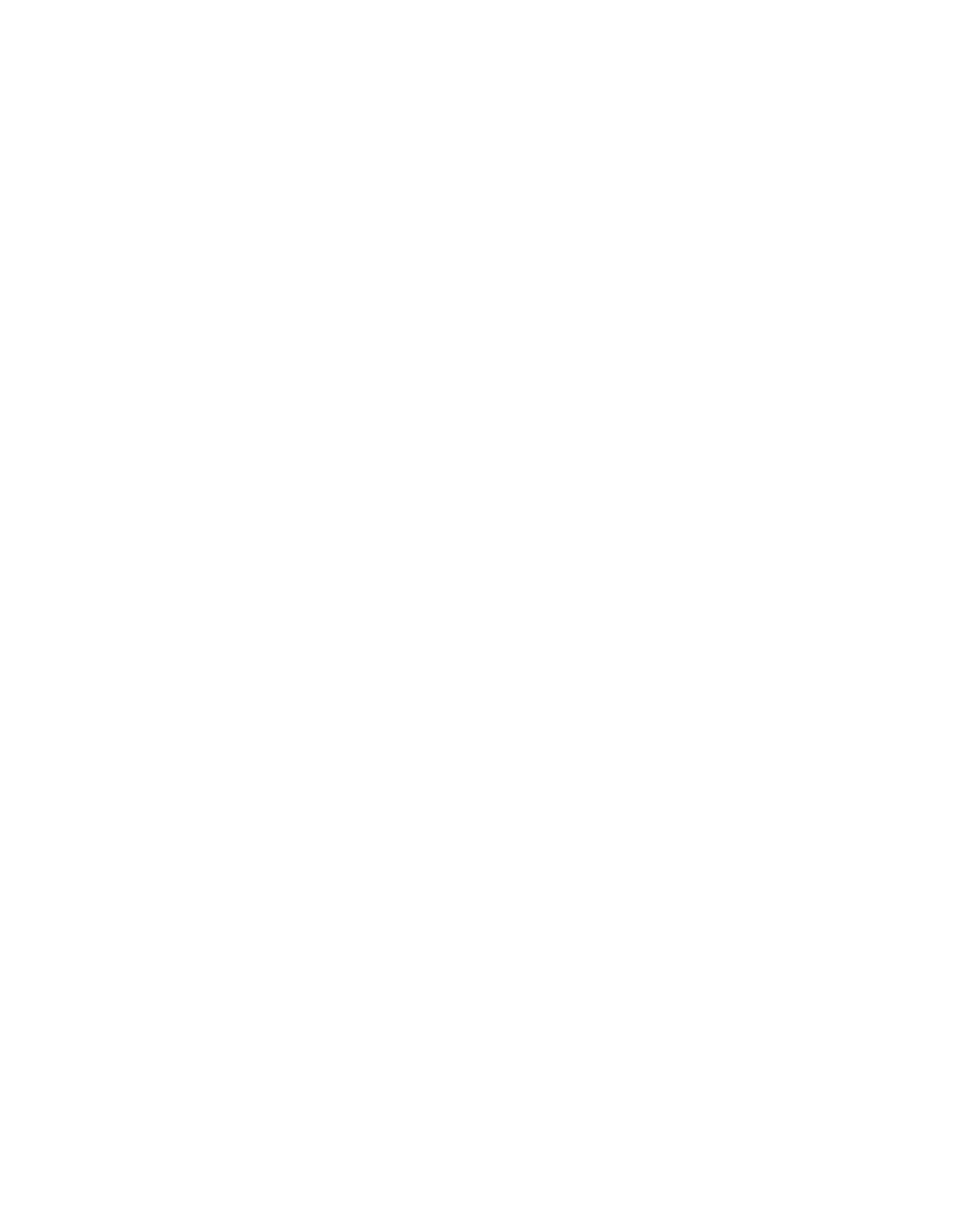# Child – Ages 7–17 Years

We would like to ask some questions about the children in your household. The information you share with us about **[CHILD]**, when combined with the same information from other households, will help us understand the experiences of children in your neighborhood.

Now I want to ask you some questions about **[CHILD]**'s education, activities and health.

First I'd like to ask about **[CHILD]**'s education.

**1.** What grade in school is **[CHILD]** attending?

 **FI INFO:** IF R SAYS THAT THE CHILD IS IN SPECIAL EDUCATION, CODE SPECIAL EDUCATION AND GRADE.

NOT ATTENDING .................................................................. 1

ATTENDING A PRE-KINDERGARTEN PROGRAM (I.E. HEAD START, PRESCHOOL, ETC.) ............................. 2

#### **SKIP: IF CHILD IS 9 YEARS OF AGE OR OLDER AND Q1=1 OR 2 GO TO Q7, OTHERWISE GO TO Q2**

|                     | 3 | $\rightarrow$ GO TO 3 |
|---------------------|---|-----------------------|
|                     |   | $\rightarrow$ GO TO 3 |
| FIRST GRADE.        |   | $\rightarrow$ GO TO 3 |
|                     |   | $\rightarrow$ GO TO 3 |
|                     |   | $\rightarrow$ GO TO 3 |
|                     |   | $\rightarrow$ GO TO 3 |
| <b>FIFTH GRADE.</b> |   | $\rightarrow$ GO TO 3 |
|                     |   | $\rightarrow$ GO TO 3 |
|                     |   | $\rightarrow$ GO TO 3 |
|                     |   | $\rightarrow$ GO TO 3 |
|                     |   | $\rightarrow$ GO TO 3 |
|                     |   | $\rightarrow$ GO TO 3 |
|                     |   | $\rightarrow$ GO TO 3 |
|                     |   | $\rightarrow$ GO TO 3 |
|                     |   | $\rightarrow$ GO TO 3 |
|                     |   | $\rightarrow$ GO TO 3 |
|                     |   | $\rightarrow$ GO TO 3 |
|                     |   |                       |
|                     |   |                       |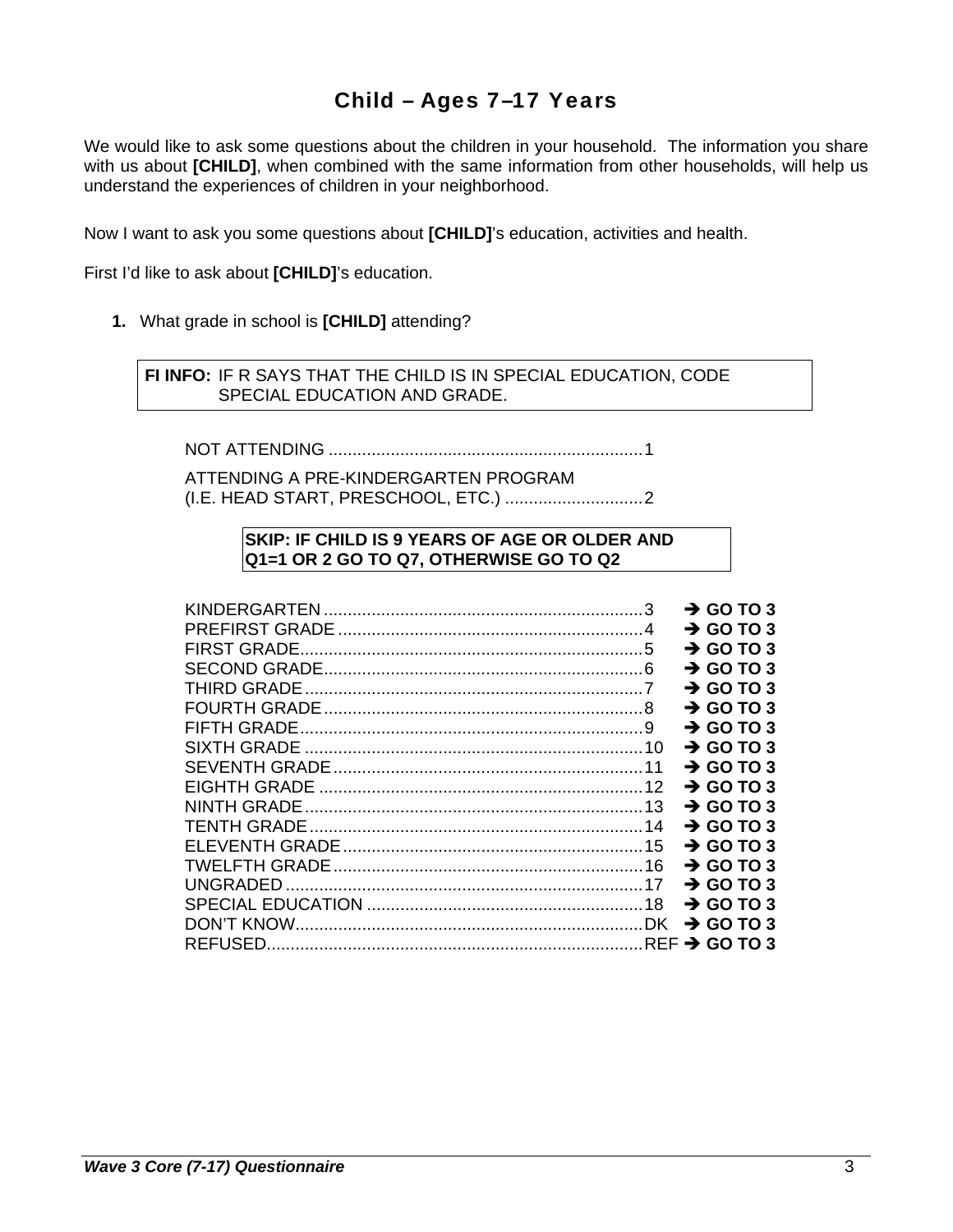# **SHOWCARD R**

**2.** Does **[CHILD]** attend any of the following programs or schools?

| No, child does not attend any of these |                 |
|----------------------------------------|-----------------|
|                                        | <b>BEFORE 6</b> |
|                                        | <b>BEFORE 6</b> |
|                                        | <b>BEFORE 6</b> |

**3.** What is the name of the school **[CHILD]** attends?

\_\_\_\_\_\_\_\_\_\_\_\_\_\_\_\_\_\_\_\_\_\_\_\_\_\_\_\_\_\_\_\_\_\_\_\_\_\_\_\_\_\_\_\_\_\_\_\_\_\_\_\_

### **SHOWCARD S**

**4.** How satisfied are you with the job **[RESPONSE FROM ITEM 3]** is doing to educate your child? Are you very satisfied, satisfied, neither satisfied nor dissatisfied, dissatisfied, or very dissatisfied?

| NEITHER SATISFIED NOR DISSATISFIED3 |  |
|-------------------------------------|--|
|                                     |  |
|                                     |  |
|                                     |  |
|                                     |  |

**5.** Approximately how many days of **[RESPONSE FROM ITEM 3]** has **[CHILD]** missed in the past four weeks? (Do not include any school vacation days or holidays.)

 $(DAYS)$ 

#### **SKIP: IF CHILD IS 9 YEARS OF AGE OR OLDER, GO TO Q7, OTHERWISE CONTINUE**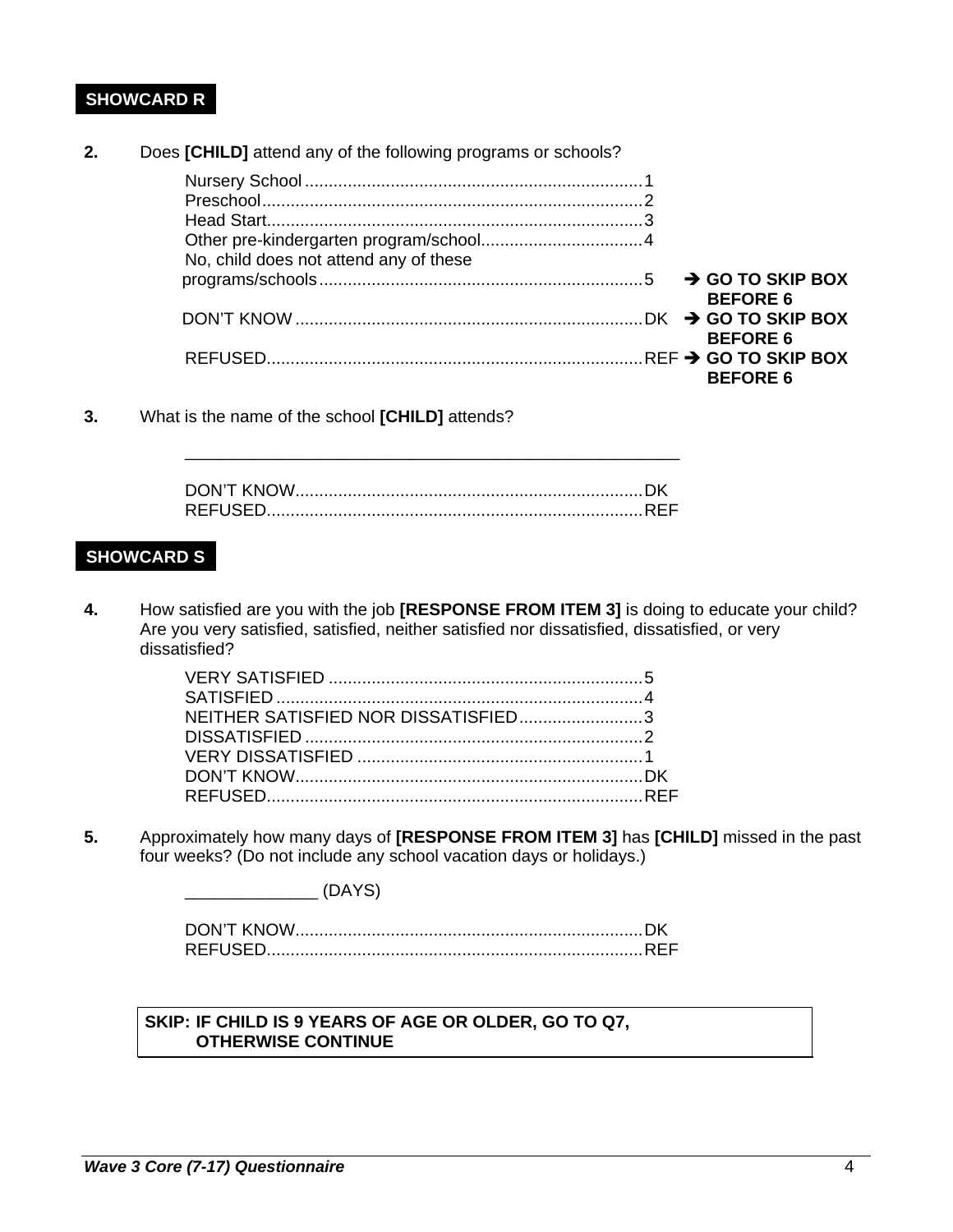| 6.  | am going to read a few<br>statements to you. For each<br>statement, please tell me whether<br>you think the statement is true all<br>of the time, most of the time,<br>some of the time, or never. | All of<br>the<br>time | <b>Most</b><br><b>of</b><br>the<br>time | <b>Some</b><br>of the<br>time | <b>Never</b> | <b>DON'T</b><br><b>KNOW</b> | <b>REFUSED</b> |
|-----|----------------------------------------------------------------------------------------------------------------------------------------------------------------------------------------------------|-----------------------|-----------------------------------------|-------------------------------|--------------|-----------------------------|----------------|
| 6a. | [CHILD] is able to focus his/her<br>attention on a task when he/she<br>needs to.                                                                                                                   |                       | 2                                       | 3                             | 4            | <b>DK</b>                   | <b>REF</b>     |
| 6b. | [CHILD] follows instructions well.                                                                                                                                                                 |                       | 2                                       | 3                             | 4            | DK                          | <b>REF</b>     |
| 6c. | [CHILD] plays well with other<br>children.                                                                                                                                                         |                       | 2                                       | 3                             | 4            | DK                          | <b>REF</b>     |

**7.** Has **[CHILD]** participated in organized activities outside of school hours or on weekends during the past year, including sports teams; music, dance, or language classes; youth groups, clubs, etc.?

**7a.** How often does **[CHILD]** participate in these kinds of activities?

## **GO TO SKIP BOX AFTER Q8**

## **SHOWCARD T**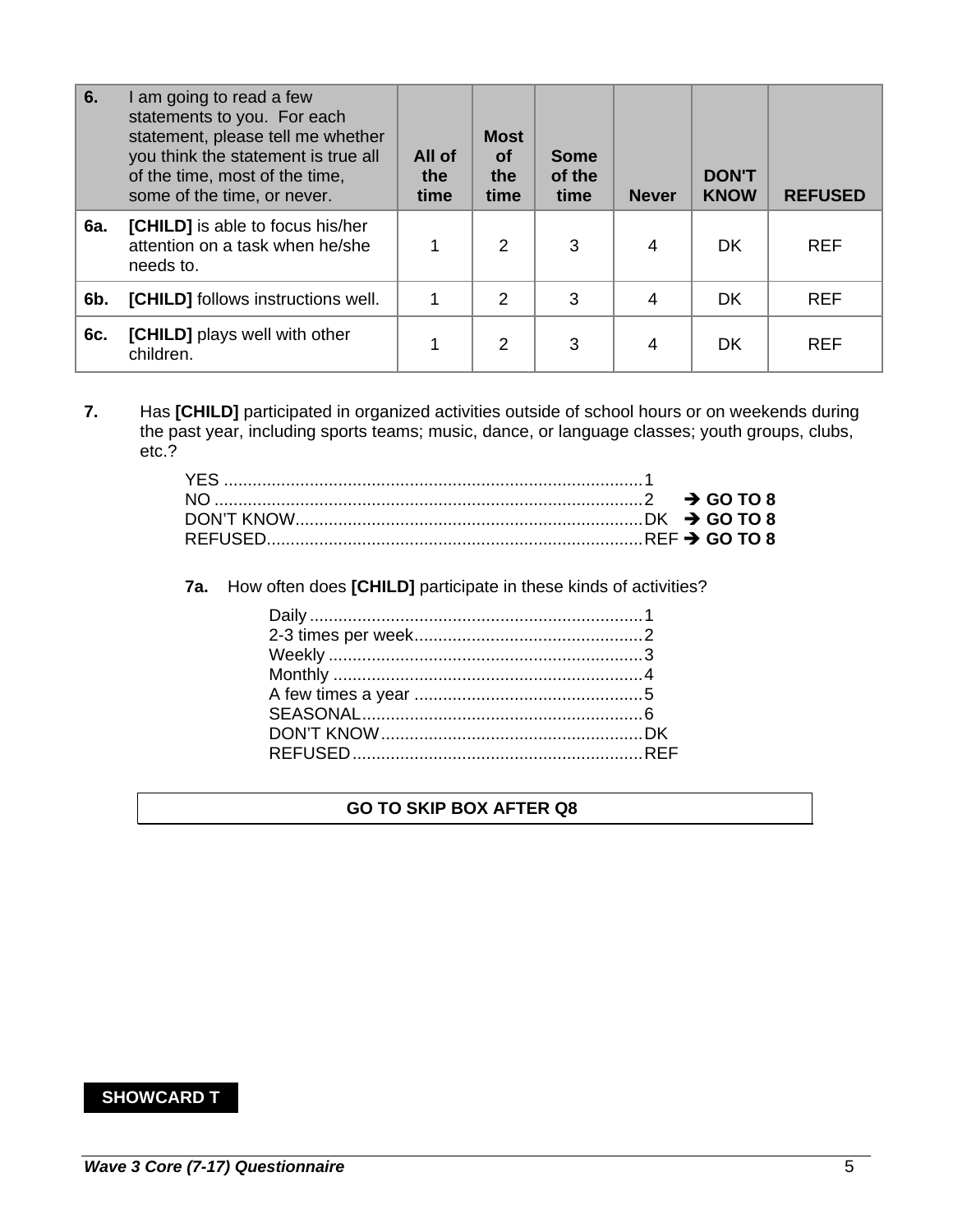| 8.  | <b>PHONE INTERVIEWS ONLY:</b> There are many reasons<br>why children don't or can't participate in activities. I will<br>read a list of reasons and for each please tell me if it is why<br>[CHILD] DID NOT participate in organized activities in the<br>past year by answering yes or no. |            |                |                             |                |
|-----|---------------------------------------------------------------------------------------------------------------------------------------------------------------------------------------------------------------------------------------------------------------------------------------------|------------|----------------|-----------------------------|----------------|
|     | <b>IN-PERSON INTERVIEWS ONLY:</b> There are many<br>reasons why children don't or can't participate in activities.<br>Please see Showcard T. What were the reasons [CHILD]<br>DID NOT participate in any organized activities during the<br>past year?                                      | <b>YES</b> | <b>NO</b>      | <b>DON'T</b><br><b>KNOW</b> | <b>REFUSED</b> |
| 8a. | Was it because your child was not interested?                                                                                                                                                                                                                                               | 1          | 2              | <b>DK</b>                   | <b>REF</b>     |
| 8b. | Was it because there were none available in the area?                                                                                                                                                                                                                                       | 1          | $\overline{2}$ | <b>DK</b>                   | <b>REF</b>     |
| 8c. | Was it because (he/she) can't get to them because of<br>transportation problems?                                                                                                                                                                                                            | 1          | $\overline{2}$ | <b>DK</b>                   | <b>REF</b>     |
| 8d. | Was it because you couldn't afford the fees?                                                                                                                                                                                                                                                | 1          | 2              | DK.                         | <b>REF</b>     |
| 8e. | Was it because there was a waiting list or the<br>program/service did not have room?                                                                                                                                                                                                        | 1          | $\overline{2}$ | <b>DK</b>                   | <b>REF</b>     |
| 8f. | Was it because of a disability?                                                                                                                                                                                                                                                             | 1          | $\overline{2}$ | <b>DK</b>                   | <b>REF</b>     |
| 8g. | Was it because your child feels unwelcome?                                                                                                                                                                                                                                                  | 1          | $\overline{2}$ | <b>DK</b>                   | <b>REF</b>     |
| 8h. | Was it because of safety concerns?                                                                                                                                                                                                                                                          | 1          | $\overline{2}$ | <b>DK</b>                   | <b>REF</b>     |
| 8i. | Was it because of language?                                                                                                                                                                                                                                                                 | 1          | $\overline{2}$ | <b>DK</b>                   | <b>REF</b>     |
| 8j. | Was it because your child is not old enough?                                                                                                                                                                                                                                                | 1          | 2              | <b>DK</b>                   | <b>REF</b>     |
| 8k. | Was it because of something else?<br>(SPECIFY)                                                                                                                                                                                                                                              | 1          | $\overline{2}$ | <b>DK</b>                   | <b>REF</b>     |

## **SKIP: IF CHILD IS 12 YEARS OF AGE OR OLDER, GO TO Q10, OTHERWISE CONTINUE**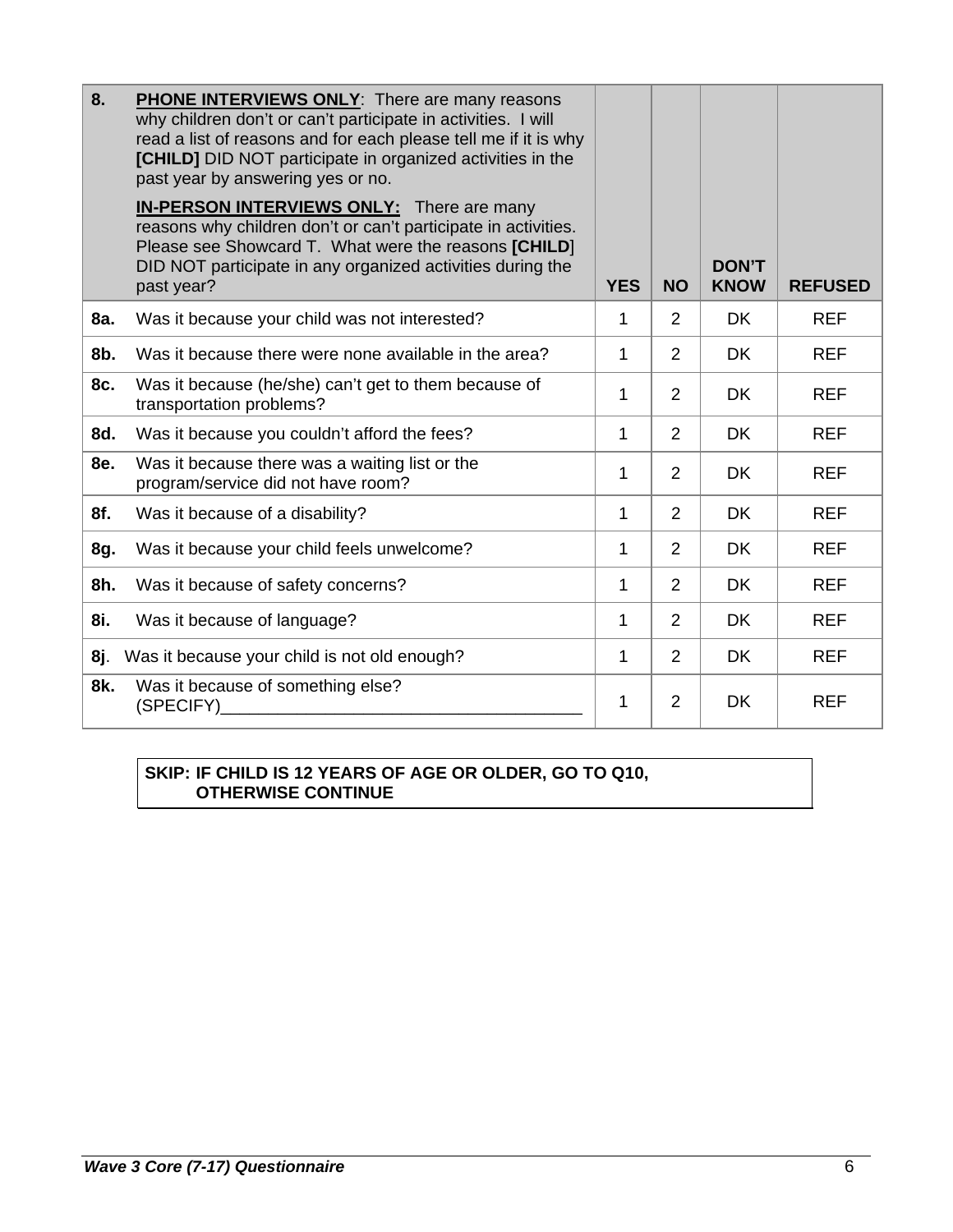**9.** Do you (or any family member) read stories to **[CHILD]**?

**9a.** In a typical **week**, how often do you or any family members read to **[CHILD]**? Would you say not at all, once or twice, 3-6 times, or every day?

**10.** Do you know most, some, or none of your child's friends?

### **SKIP: IF CHILD IS 12 YEARS OF AGE OR OLDER, GO TO 11a**

## **SHOWCARD U**

**11.** Where does **[CHILD]** spend most of (his/her) time when (he/she) is **not** with you (or other parent/guardian) or in regular school?

| Being cared for by a relative or a friend who is paid 3 $\rightarrow$ GO TO Q12     |  |
|-------------------------------------------------------------------------------------|--|
| Being cared for by a relative or a friend who is not paid $4 \rightarrow$ GO TO Q12 |  |
|                                                                                     |  |
| At a Boys & Girls Club, recreation center, or other                                 |  |
| organization that provides activities after school 6 → GO TO Q12                    |  |
|                                                                                     |  |
| At home or at a relative's house taking                                             |  |
|                                                                                     |  |
|                                                                                     |  |
|                                                                                     |  |
|                                                                                     |  |
|                                                                                     |  |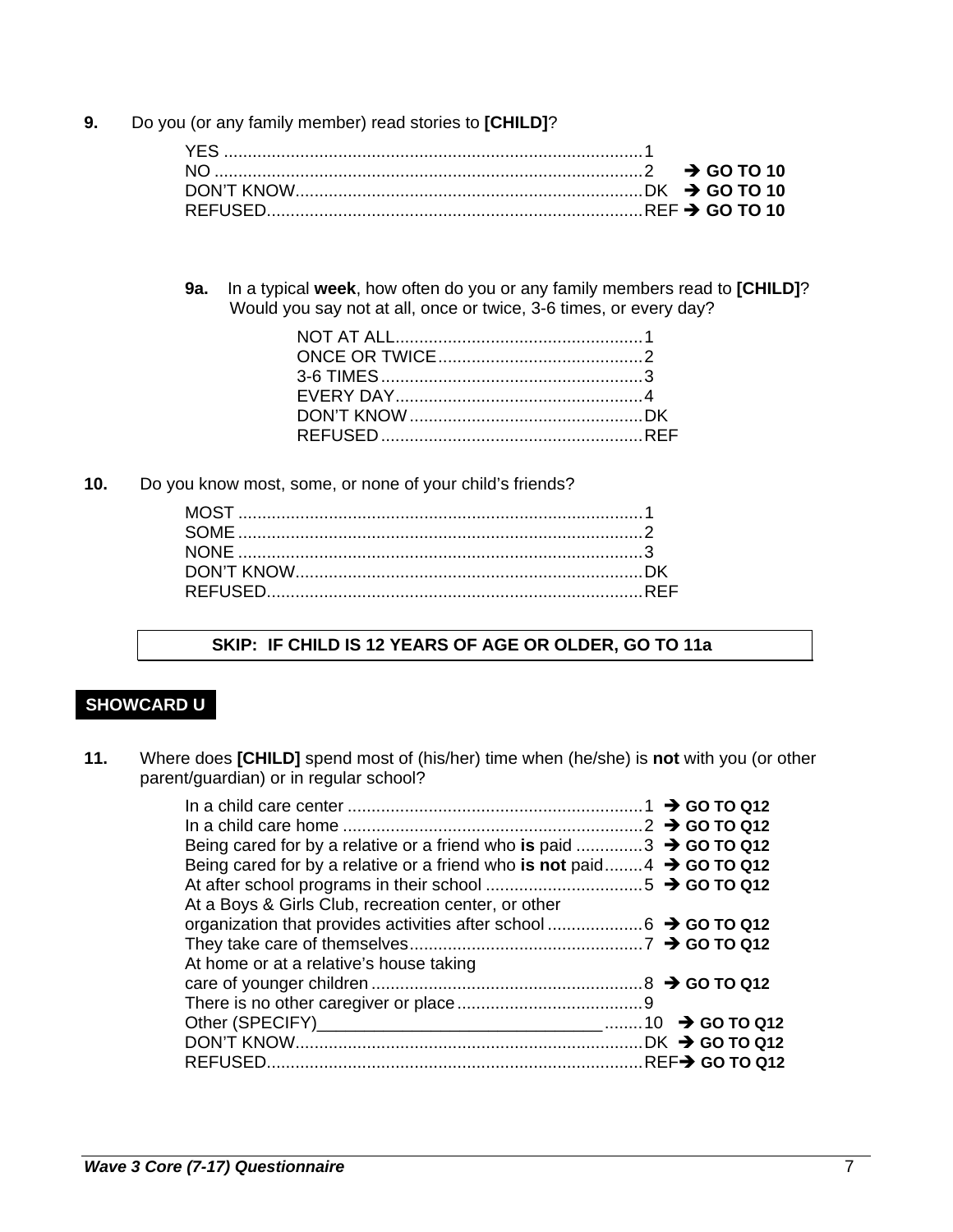## **SHOWCARD V**

**11a.** Where does **[CHILD]** spend most of (his/her) time when (he/she) is **not** with you (or other parent/guardian) or in a regular school?

| At after school programs in their school 1<br>At a Boys & Girls Club, recreation center, |  |
|------------------------------------------------------------------------------------------|--|
| or other organization that provides                                                      |  |
|                                                                                          |  |
| At the home of a relative, neighbor or                                                   |  |
|                                                                                          |  |
|                                                                                          |  |
|                                                                                          |  |
| At home or at a relative's house taking                                                  |  |
|                                                                                          |  |
|                                                                                          |  |
| There is no other caregiver or place8                                                    |  |
|                                                                                          |  |
|                                                                                          |  |
|                                                                                          |  |

**12.** The next series of questions is about **[CHILD]**'s health, health insurance, and usual place of health care. Has a health professional ever told you that **[CHILD]** has a physical, learning, mental, or chronic health condition that limits (his/her) participation in the usual kinds of activities done by most children (his/her) age or limits (his/her) ability to do regular school work?

**12a.** What is it?

 $\overline{C}$  (CONDITION)

**13.** In general, would you say **[CHILD]**'s health is... Excellent ................................................................................. 5 Very good ............................................................................... 4 Good ....................................................................................... 3 Fair ......................................................................................... 2 Poor ........................................................................................ 1 DON'T KNOW ......................................................................... DK REFUSED............................................................................... REF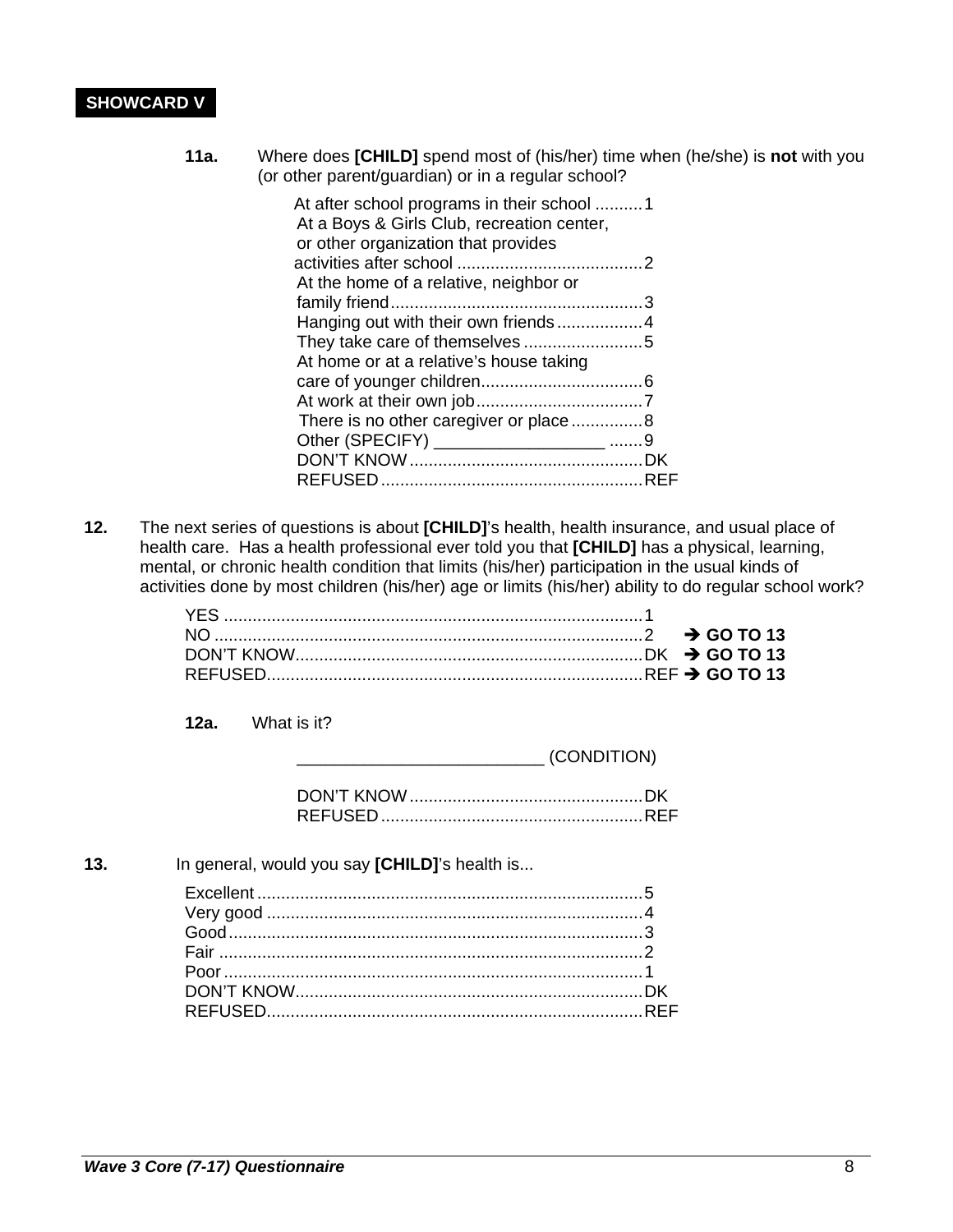**14.** Does **[CHILD]** have any health insurance plan, including Medicaid, or is (s/he) uninsured right now? By health insurance, I mean any plan, including Medicaid, that would pay for or has paid for some or all of **[CHILD]**'s health and medical care expenses.

## **SHOWCARD V**

| $\vert$ 15. | <b>PHONE INTERVIEW</b><br><b>ONLY:</b> | Think about the main place where [CHILD] went or would<br>have gone for care if (s/he) was sick or needed advice about<br>(his/her) health. Is this place a [FI INSTRUCTION: MAKE<br><b>SURE TO READ THE ENTIRE LIST]</b> |
|-------------|----------------------------------------|---------------------------------------------------------------------------------------------------------------------------------------------------------------------------------------------------------------------------|
|             | <b>IN-PERSON INTERVIEW</b><br>ONLY:    | Please look at Showcard V. Think about the main place where<br><b>[CHILD]</b> went or would have gone for care if (s/he) was sick or<br>needed advice about (his/her) health. Is this place a                             |

| Urgent care center or walk-in center other than a                     |  |
|-----------------------------------------------------------------------|--|
|                                                                       |  |
| Another type of place (SPECIFY)________________________.11 → GO TO 16 |  |
|                                                                       |  |
|                                                                       |  |
|                                                                       |  |

## **SHOWCARD V**

**15a.** Would that be…

| A community health center or |  |
|------------------------------|--|
|                              |  |
|                              |  |
| The health department/health |  |
|                              |  |
| <b>Planned Parenthood or</b> |  |
|                              |  |
|                              |  |
|                              |  |